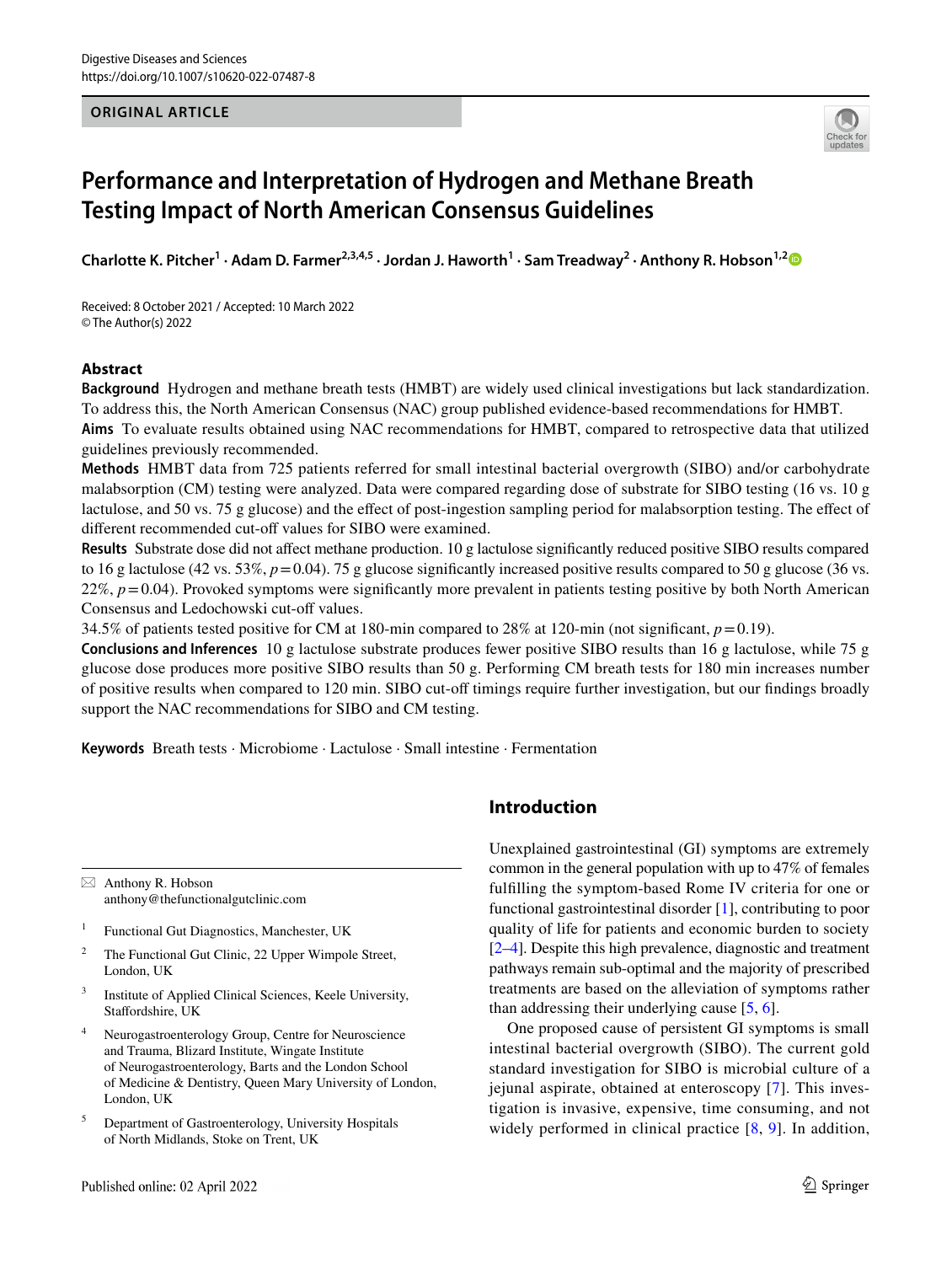the investigation poses risks of both false positives, through contamination by oral bacteria or saliva, and false negatives, through irregular distribution of bacteria through the bowel causing aspiration of a non-representative sample or through aspiration of cultivation-resistant species [7, 10]. Consequentially, the use of hydrogen and methane breath tests for the assessment of SIBO are becoming increasingly popular in clinical practice [11].

HMBT is based on the observation that hydrogen and methane gases expelled in human breath is derived from intestinal bacteria as a product of fermentation of undigested carbohydrates. The pattern of excreted breath hydrogen can therefore give an indication of bacterial fermentation in response to oral carbohydrate load [12]. HMBT is a tertiary investigation used in patients that have often had symptoms for many years and undergone many other, clinical investigations  $[13]$  and offers a simple and non-invasive alternative to small bowel aspirate. However, HMBT are subject to significant criticism  $[2, 14]$ , for instance, the sensitivity and specificity of these tests is difficult to assess due to methodological issues, diferences in substrate (and dose) used, restrictions applied before and during the test, and interpretation of the results  $[10, 15]$ . A second use of HMBT is to assess carbohydrate mal-absorption (CM) most commonly lactose and fructose substrates [16].

The 2017 North American Consensus for hydrogen and methane breath testing has sought to address some of these issues [17]. The consensus report, based on evidence and expert opinion, proposed a series of 26 statements with regards to the performance of HMBT, including indications for testing, preparation, performance, interpretation of results, and remaining gaps in knowledge.

Following publication of The North American Consensus, we adapted our practice in line with these recommendations and the aim of this study was to objectively assess the impact of these changes on patients results and symptoms during the investigation before and after this change.

# **Materials and Methods**

#### **Study Participants**

Study participants were outpatients referred to The Functional Gut Clinic for hydrogen and methane breath testing for investigation of unexplained GI symptoms including but not limited to bloating, abdominal pain, and change to bowel habit, in the absence of organic pathology to explain these symptoms. Patients attending for small intestinal bacterial overgrowth (SIBO) testing and/or CM testing between 2014 and 2017 were included. Patients were included following referral by gastroenterologist or GI surgeon for HMBT if they were aged over 18, and had adhered to the preparations required for the test, including a strict pre-study low fermentable diet and 12 h fast, cessation of antibiotics 4 weeks prior to the test, cessation of probiotics, laxatives/stool softeners, stool bulking agents and motility agents for at least one week prior to testing, and no tests which require cleansing of the bowel e.g. colonoscopy or barium enema for at least one week prior to the test. Proton Pump Inhibitor (PPI) use was not restricted. Patients with high baseline hydrogen values (>20 ppm), suggestive of failure to adhere to the prestudy diet, were excluded from analysis.

#### **Hydrogen and Methane Breath Test Protocol**

725 patients were included in the study. All patients were asked to adhere to a low fermentable diet in the 24 h prior to HMBT and a 12 h fast. Patients provided a baseline endexpiratory breath sample before ingesting the sugar substrate dissolved in 200 ml of water. Subsequent end-expiratory breath samples were taken at regular intervals for 2–3 h following ingestion.

Samples were collected in foil bags and analyzed using desktop Bedfont GastroCH4ECK® Gastrolyzer® (Bedfont Scientifc, Kent, UK). Patients were also given a symptom sheet to record symptoms of bloating, abdominal pain, and nausea on a visual analogue scale (VAS) of 0–10 with each breath sample  $(0=$  no symptoms,  $10=$  worse possible symptoms). All patients were asked to avoid eating, drinking, smoking, exercising and sleeping during the breath test.

Sugar substrate quantities and duration of test were changed as part of an update in breath test protocol in June 2017 following the publication of the North American Consensus document [17]. Prior to June 2017, 50 g glucose or 16 g lactulose was administered for a SIBO test, which was changed to 75 g glucose and 10 g lactulose post-June 2017 (Fig. 1). Prior to June 2017, the duration of lactose and fructose malabsorption tests was 120 min, this was extended to 180 min (Fig. 2). Patients were grouped into cohorts based on their sugar substrate and dose.

#### **Cohorts**

#### **SIBO Test Cohorts**

**SIBO Lactulose A** – 16 g Lactulose group. Patients performing SIBO Lactulose breath test prior to June 2017 ingested 16 g lactulose (in 200 ml water). Samples were taken at 20-min intervals for 120 min.

**SIBO Lactulose B** – 10 g Lactulose group. Patients performing SIBO Lactulose breath test post June 2017 ingested 10 g lactulose (in 200 ml water). Samples were taken at 20-min intervals for 120 min.

**SIBO Glucose A** – 50 g Glucose group. Patients performing SIBO Glucose breath test prior to June 2017 ingested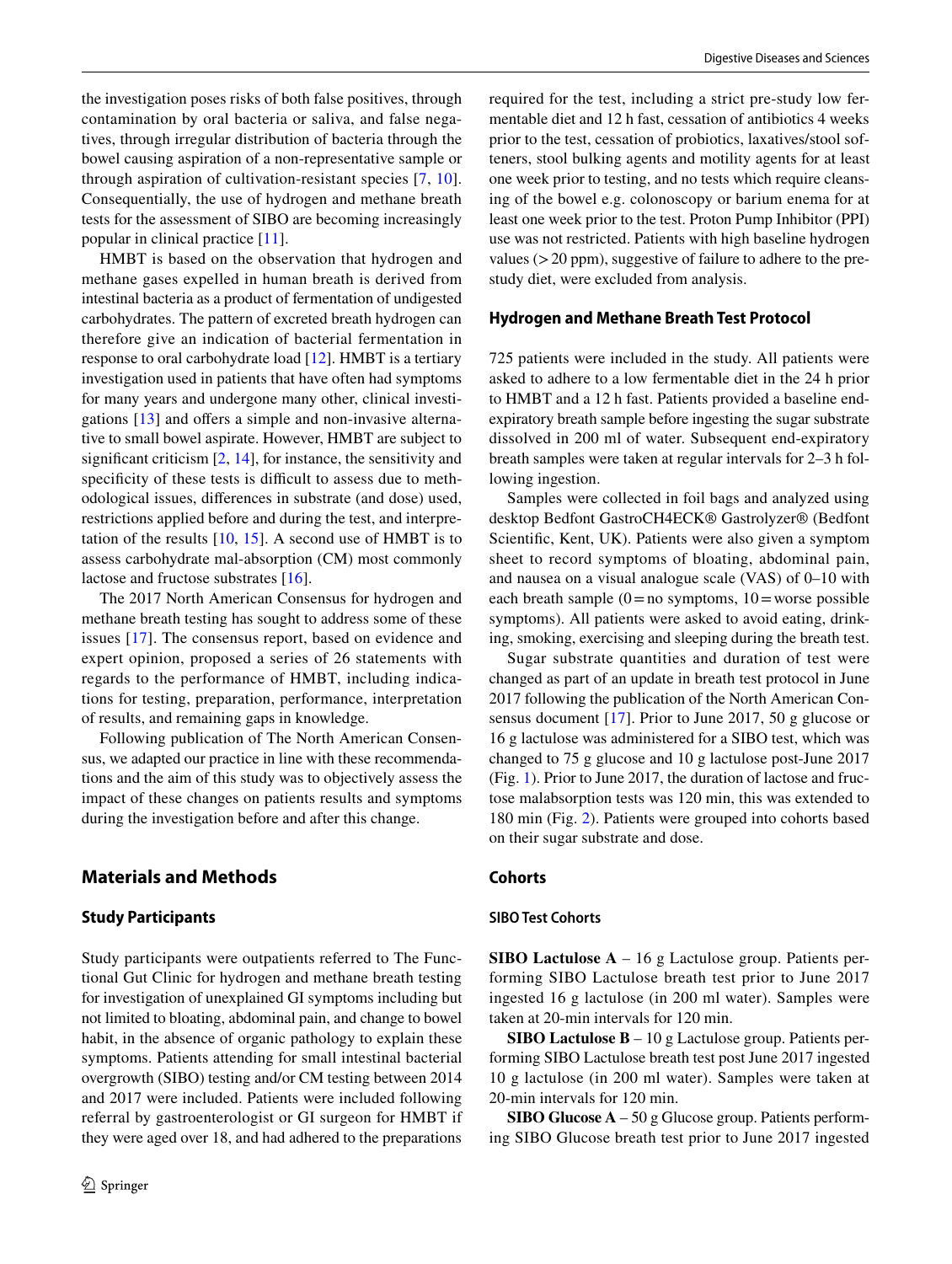**Fig. 1** Flowchart to demonstrate the methods process for analysis of SIBO glucose and lactulose breath test data, from subject selection, analysis of samples, and interpretation of results

**Fig. 2** Flowchart to demonstrate the methods process for

carbohydrate malabsorption breath test data, from subject selection, analysis of samples,



50 g glucose (in 200 ml water). Samples were taken at 20-min intervals for 120 min.

**SIBO Glucose B** – 75 g Glucose group. Patients performing SIBO Glucose breath test post June 2017 ingested 75 g glucose (in 200 ml water). Samples were taken at 20-min intervals for 120 min.

#### **Carbohydrate Malabsorption Test Cohorts**

**Lactose A** – Patients performing lactose breath testing prior to June 2017 ingested 25g lactose (in 200ml water). Diagnosis of SIBO had previously been excluded with glucose or lactulose breath test. Samples were taken at 20-minute intervals for 120 minutes.

**Lactose B** – Patients performing lactose breath testing post June 2017 ingested 25g lactose (in 200ml water). Diagnosis of SIBO had previously been excluded with glucose or lactulose breath test. Samples were taken at 20-minute intervals for 180 minutes.

**Fructose A** – Patients performing fructose breath testing prior to June 2017 ingested 25g fructose (in 200ml water). Diagnosis of SIBO had previously been excluded with glucose or lactulose breath test. Samples were taken at 20-minute intervals for 120 minutes.

**Fructose B** - Patients performing fructose breath testing post June 2017 ingested 25g fructose (in 200ml water). Diagnosis of SIBO had previously been excluded with glucose or lactulose breath test. Samples were taken at 20-minute intervals for 180 minutes.

#### **Analysis of Results**

Breath samples were analyzed by Bedfont GastroCH4ECK® Gastrolyzer® (Bedfont Scientifc, Kent UK), which recommends the use of a rise of  $\geq 10$  ppm hydrogen from baseline within 60 min of ingestion to inform a positive result based on parameters outlined by Ledochowski 2008 [18]. Therefore, these parameters primarily were used to diagnose SIBO in this study, however a rise of  $>$  20 ppm hydrogen within 90 min of substrate ingestion was also noted for comparison to NAC recommended diagnostic criteria. The presence of≥10 ppm methane at any point during the test was considered positive for presence of methane.

A positive result for lactose or fructose malabsorption was determined following a rise of > 20 ppm hydrogen or methane from baseline at any point post-ingestion of substrate [17].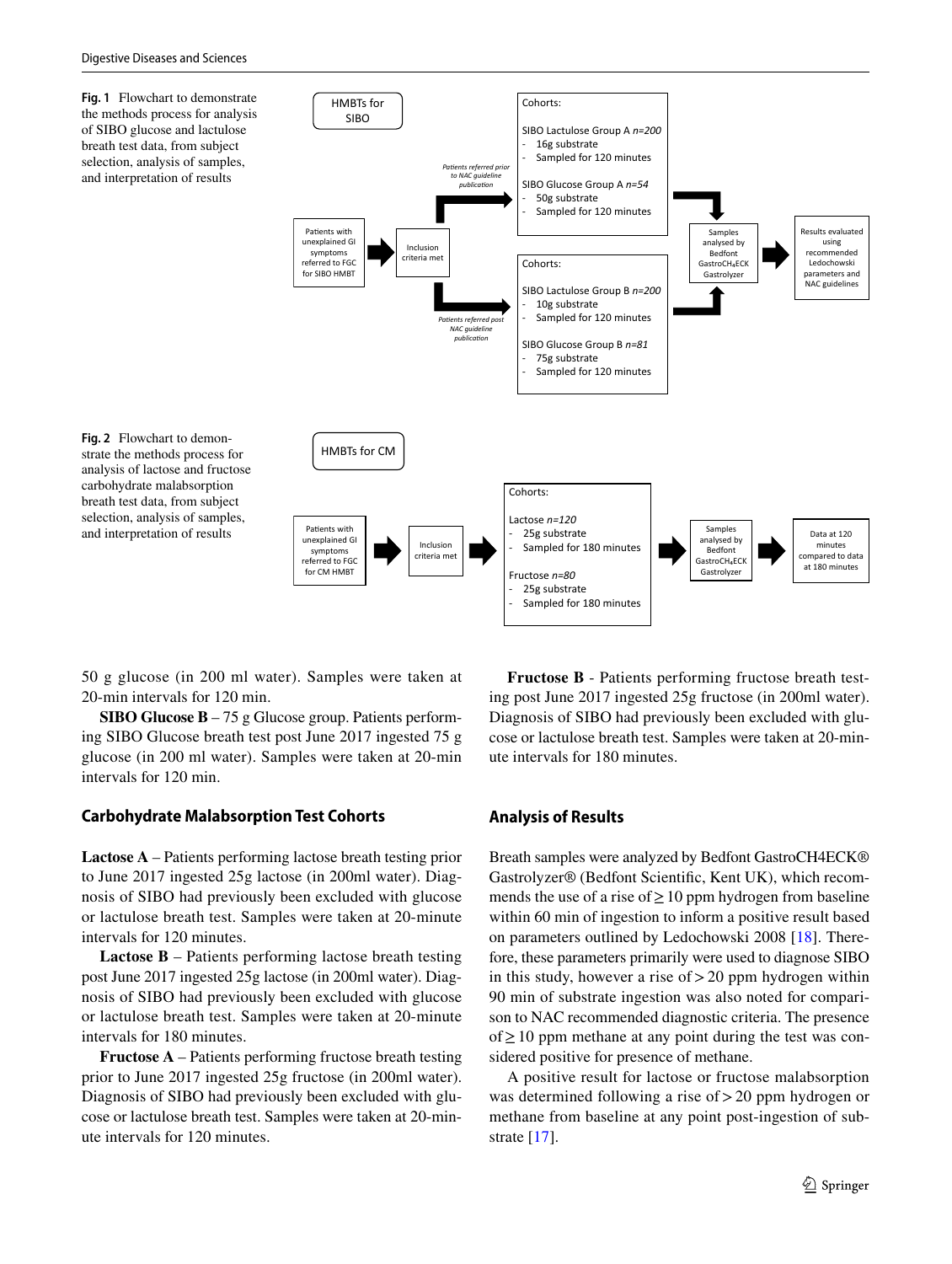Categorical variables were expressed as percentages. Unpaired t-tests, chi-square and Fisher's exact tests were used to compare groups.  $P < 0.05$  was adopted as the criterion for statistical signifcance and all analyses were performed using proprietary software (GraphPad Prism, Version 7, La Jolla, California, USA).

# **Results**

## **Lactulose Breath Tests**

Of 200 patients administered 16 g lactulose as part of a hydrogen and methane breath test (Cohort A), 106 patients (53%) demonstrated a rise of  $\geq$  10 ppm hydrogen within the frst 60 min post-ingestion, suggestive of a positive result for SIBO. Of 200 patients administered 10 g lactulose as substrate for hydrogen and methane breath test (Cohort B), as recommended by the North American Consensus, 84 patients (42%) tested positive for SIBO (Fig. 3). Signifcantly more patients tested positive with 16 g lactulose compared to 10 g (OR: 0.6422, 95% CI 0.44–0.96,  $p = 0.04$ .



**Fig. 3** Higher dose (16 g) of lactulose substrate in hydrogen and methane breath test produced more positive SIBO results than lower dose (10 g)

**Fig. 4** Mean increase in patient-reported symptoms during lactulose breath test, in both 10 g (post-consensus) and 16 g (pre-consensus) substrate groups. Blue indicates patients testing positive for SIBO or methane while orange indicates patients testing negative for both SIBO and methane.  $* = p < 0.05$ 

No difference in the presence of methane was seen between dose groups, as both 10 g and 16 g lactulose dose groups saw a prevalence of 15.5% (31/200 patients).

Between lactulose dose groups, there was no signifcant diference in number of patients experiencing an increase in bloating, pain, or nausea during the test. However, the average increase in patient perception of bloating in Cohort B was 1, while Cohort A substrate was  $1.5 (p=0.04)$ . A signifcant diference in symptoms of pain and nausea severity between dose groups was not seen.

A difference in bloating severity was seen between patients testing positive for SIBO and those testing negative for SIBO in Cohort B (10 g lactulose), but not in Cohort A (16 g lactulose) (Fig. 4). Patients testing positive for SIBO following 10 g lactulose had an average increase of 1.27 in patient perception of bloating during the test, while those with a negative result in the same dose group had an average increase of 0.75 in bloating ( $p=0.047$ ).

In this study, patients were considered positive for SIBO following a rise of  $\geq 10$  ppm hydrogen within the first 60 min post-ingestion of lactulose (Ledochowski parameters). In cohort A, patients administered 16 g lactulose, 106 patients tested positive by Ledochowski parameters, while 108 patients tested positive by NAC parameters of a rise of≥20 ppm hydrogen from baseline within 90 min post-ingestion. Analysis of results using the two diferent guidelines lead to contradicting interpretations of results in 30 patients (*X<sup>2</sup>* (1, N =200) 97.63, *p*<0.001). Of patients testing positive by one guideline only (by NAC guidelines or by Ledochowski guidelines) 53.3% of patients had a rise in reported symptoms concurrent with rise in gas production. Of patients testing positive by both NAC and Ledochowski guidelines, 68.5% had concurrent rise in patient reported symptoms  $(p=0.13)$ . Following 16 g lactulose, significantly more patients with positive results by both criteria reported an increase in symptoms during the test than patients with a negative result by both criteria (68.5% compared to 50%  $p=0.014$ ). No significant difference in number of patients

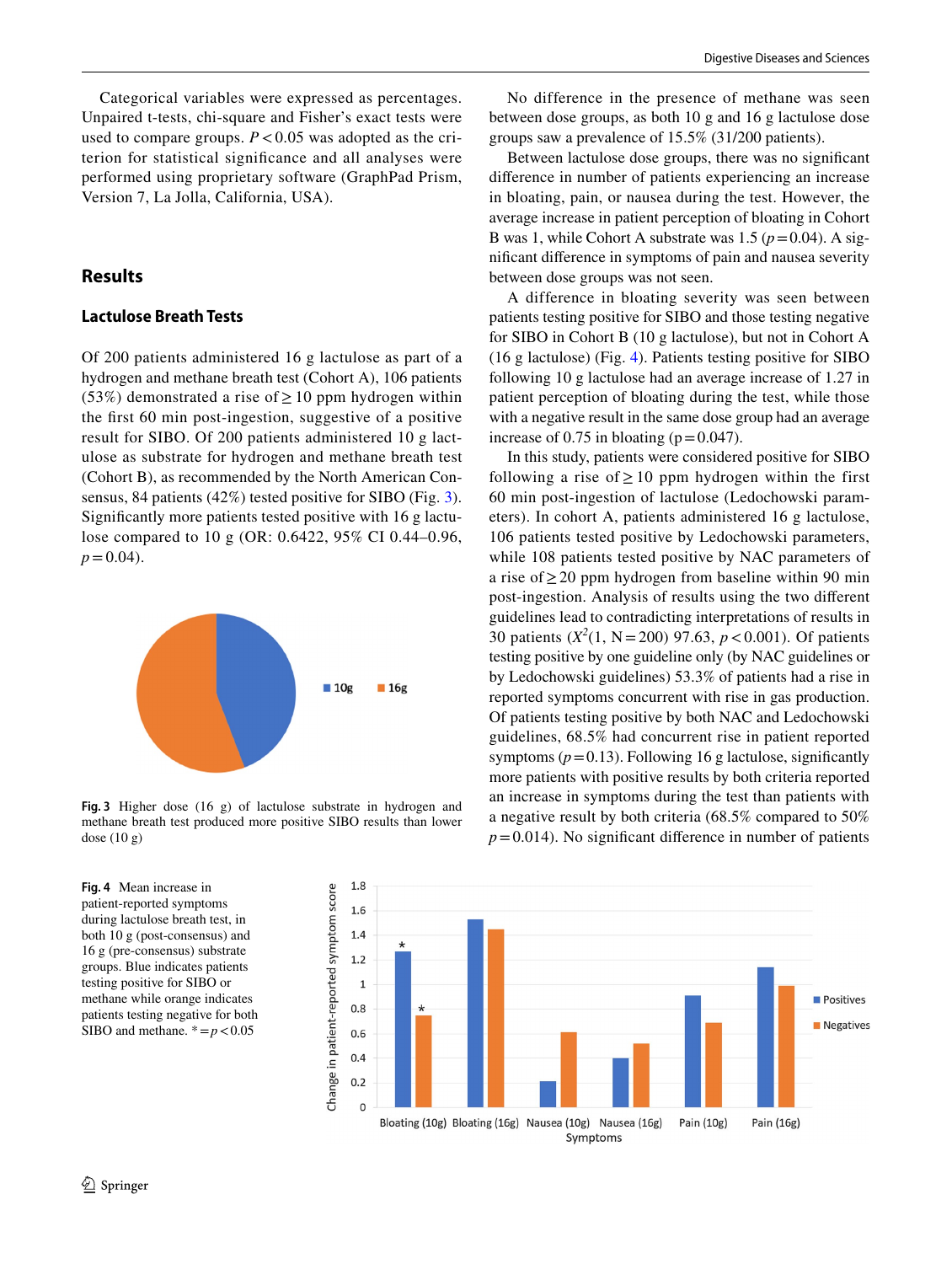reporting increased symptoms was seen between patients with a negative result and those with a positive result by one. guideline only  $(50\%$  compared to 53%,  $p = 0.756$ ).

In cohort B, following 10 g lactulose 84 out of 200 patients tested positive by Ledochowski criteria, however when following NAC criteria 113 patients tested positive for SIBO. Contradictory interpretation of results between the two guidelines was seen in 49 patients  $(X^2 (1, N=200))$ 97.63,  $p < 0.001$ ). Of patients testing positive by one guideline only (by NAC guidelines or by Ledochowski guidelines) 42.8% of patients had a rise in reported symptoms concurrent with rise in gas production. Of patients testing positive by both NAC and Ledochowski guidelines, 74.3% had concurrent rise in patient reported symptoms  $(p < 0.001)$ . Following 10 g lactulose, signifcantly more patients with positive results for SIBO by both NAC and Ledochowski criteria reported an increase in symptoms during the test when compared to patients with a negative result by both criteria (74.3% compared to 41.6%,  $p < 0.001$ ). No significant diference in number of patients reporting increased symptoms was seen between patients with a negative result and those with a positive result by one guideline only (41.6% compared to  $42.9\%$ ,  $p = 0.886$ ).

#### **Glucose Breath Tests**

Of 81 patients administered 75 g glucose as part of a hydrogen and methane breath test (Cohort B), as recommended by the North American Consensus, 29 patients (36%) demonstrated a rise of  $\geq 10$  ppm hydrogen within the first 60 min post-ingestion, indicative of a positive result for SIBO. Of 54 patients administered 50 g glucose as substrate for hydrogen and methane breath test (Cohort A), 12 patients (22%) tested positive for SIBO. This diference was signifcant (OR: 0.5093, 95% CI 0.27–0.97, *p*=0.04)).

**Fig. 5** Mean increase in patientreported symptoms during glucose breath test in both 50 g (pre-consensus) and 75 g (postconsensus) substrate groups. Blue indicates patients testing positive for SIBO or methane, while orange indicates patients testing negative for SIBO and methane.  $* = p < 0.05$ 

The presence of methane was not signifcantly diferent between dose groups. Out of 54 patients administered 50 g glucose, 1 patient tested positive for methane, and out of 81 patients administered 75 g glucose, 7 tested positive for methane  $(p>0.05)$ .

Between glucose dose groups, there was no signifcant diference in number of patients reporting an increase in symptoms during the test  $(p > 0.05)$ . Increase in symptoms during the test was reported by signifcantly more patients with a positive result (61.9%) than patients with a negative result (43.9%), *p*=0.048.

During the length of the test, the average increase in severity of abdominal pain and bloating was not signifcantly different between glucose dose groups. Average change in nausea severity during the test was signifcantly higher (2.57) in patients in Cohort B (75 g) when compared to Cohort A (50 g) dose group (average increase in nausea 0.64) (Fig. 5), however this efect was only seen in patients testing positive for SIBO  $(p=0.007)$ . No significant difference in change in nausea severity was seen between dose groups in those testing negative for SIBO.

#### **Carbohydrate Malabsorption Breath Tests**

Of 120 patients tested for lactose malabsorption, 22.5% tested positive for malabsorption at 120 min. When extended to 180 min, as recommended by the North American Consensus, 30% of patients tested positive for lactose malabsorption  $(p > 0.05)$ . Of the patients testing positive for lactose malabsorption, 34.3% demonstrated a signifcant rise in gases  $(>20$  ppm) within 60 min of ingestion.

Of 80 patients taking a hydrogen and methane breath test for fructose malabsorption, 36.3% of patients tested positive for malabsorption at 120 min. When extended to 180 min, as recommended by the North American Consensus, 41.3% of patients tested positive for fructose malabsorption  $(p > 0.05)$ .

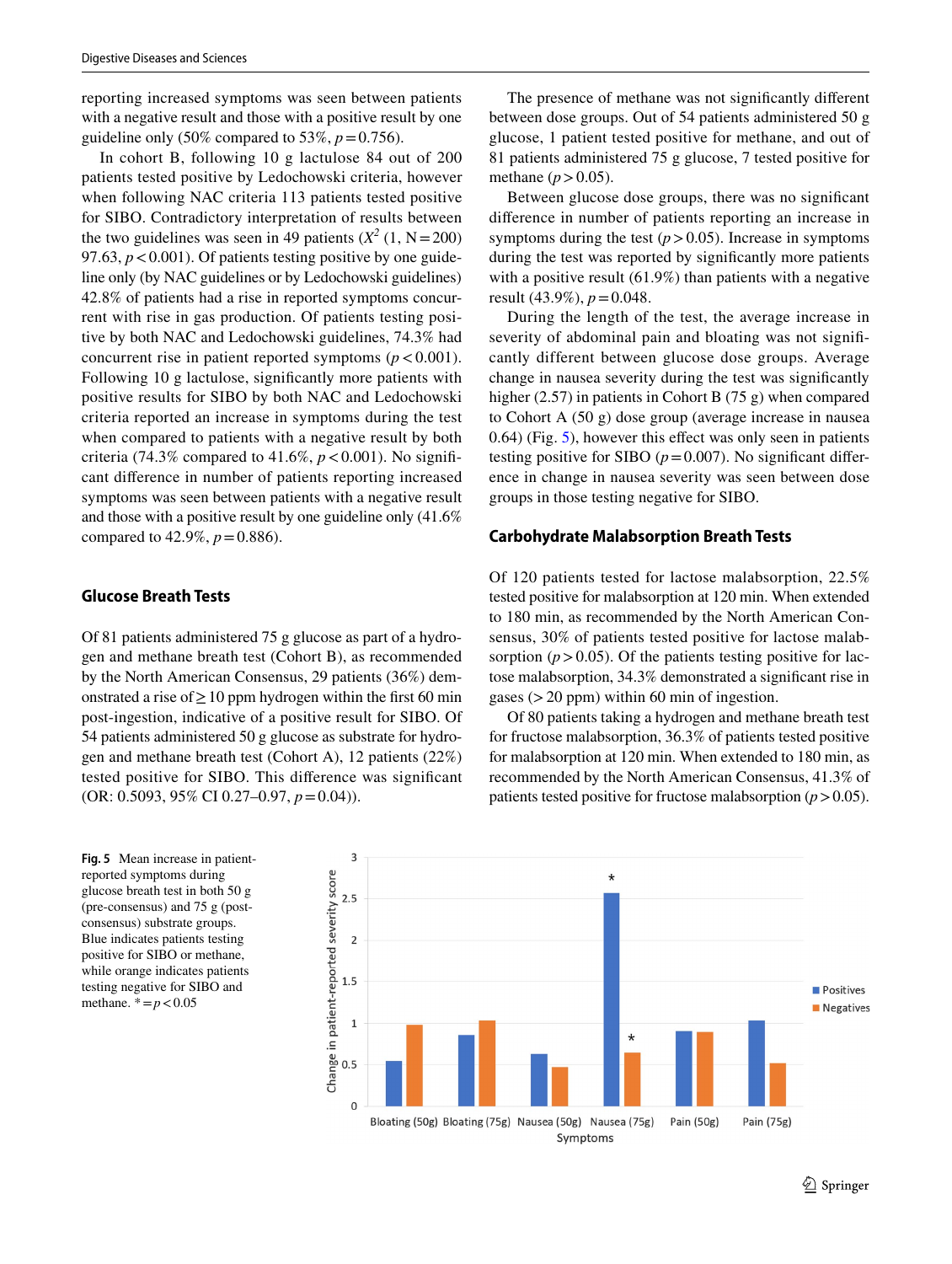Of the patients testing positive for fructose malabsorption, 69.8% demonstrated a significant rise of gases  $(>20$  ppm) within 60 min of ingestion.

Time at which a rise of  $>$  20 ppm hydrogen was demonstrated in lactose or fructose testing is demonstrated in Fig. 6.

# **Discussion**

The sensitivity and specifcity of HMBTs in assessing SIBO and carbohydrate malabsorption is variably reported due to methodological issues and large diferences in substrate dose used, restrictions followed prior to the test, and duration of sampling [10, 12]. The North American Consensus 2017 attempted to standardize the process of breath testing and reduce heterogeneity in practice between centers [17]. This study assessed the effects of changing clinical practice in line with North American Consensus guidelines and reviewed its impact on patient diagnosis.

We found signifcantly fewer positive results for SIBO were reported with a lactulose dose of 10 g as recommended by NAC, when compared with a higher dose of 16 g. As lactulose has been shown to decrease small bowel transit time [19] it is possible that a larger lactulose dose accelerates transit resulting in false positive results for SIBO as normal colonic fermentation was falsely attributed to the small intestine. The higher proportion of patients testing positive for SIBO following 16 g lactulose dose could be therefore due to false positives, and by reducing the dose to 10 g the risk of a false positive result may be reduced. The presence of methane was not afected by substrate dose, suggesting that presence of methane is independent of lactulose dose, and in fact a single fasting baseline breath measurement for methane may be sufficient to obtain a clinically useful assessment of methanogenesis.

Analysis of symptoms during the study suggests that 10 g dose of lactulose invokes a lower severity of symptoms during the test thus making the test more comfortable for patients, as increase in severity of bloating experienced by patients following 10 g lactulose was signifcantly less than with 16 g. When looking at patients with positive results only, there was no signifcant diference in symptoms in patients between substrate groups, suggesting that patients testing positive for SIBO are no more likely to experience symptoms whether they were administered 10 g or 16 g.

The results also demonstrated a signifcant diference in bloating severity between positive and negative patients administered 10 g lactulose, with patients with positive results recording a higher increase in severity. The same effect is not seen with the 16 g group, suggesting the increased measure of lactulose could provoke SIBO-like symptoms in those testing negative. Therefore, a 10 g lactulose substrate as part of a SIBO breath test is the preferred dose, as recommended by the NAC, due to reduction in likelihood of false positives and severity of symptoms in patients. In addition, lactulose is readily available in oral solution sachets of 10 g promoting ease of use of tests with this substrate dose.

Signifcantly more patients were diagnosed with SIBO when 75 g of glucose was used as test substrate compared to 50 g. As glucose is absorbed in the proximal small bowel, it is not fermented by colonic bacteria therefore these are likely to be true positives. It has been suggested a dose of 50 g glucose provides an underestimation of SIBO, as availability of substrate for bacterial fermentation in the distal small bowel is reduced [15]. Therefore, increasing glucose dose in this study is thought to improve sensitivity of SIBO diagnosis. The presence of methane was not afected by substrate dose, suggesting that presence of methane is independent of glucose dose. The number of patients reporting an increase in symptoms during the test did not increase with the glucose dose, suggesting that 75 g glucose provides improved diagnostic sensitivity without excessively amplifying patient symptoms. Although an increase in average severity of nausea was seen with the higher glucose dose this was only seen in patients with a positive result, suggesting that this was a symptom of underlying bacterial overgrowth.

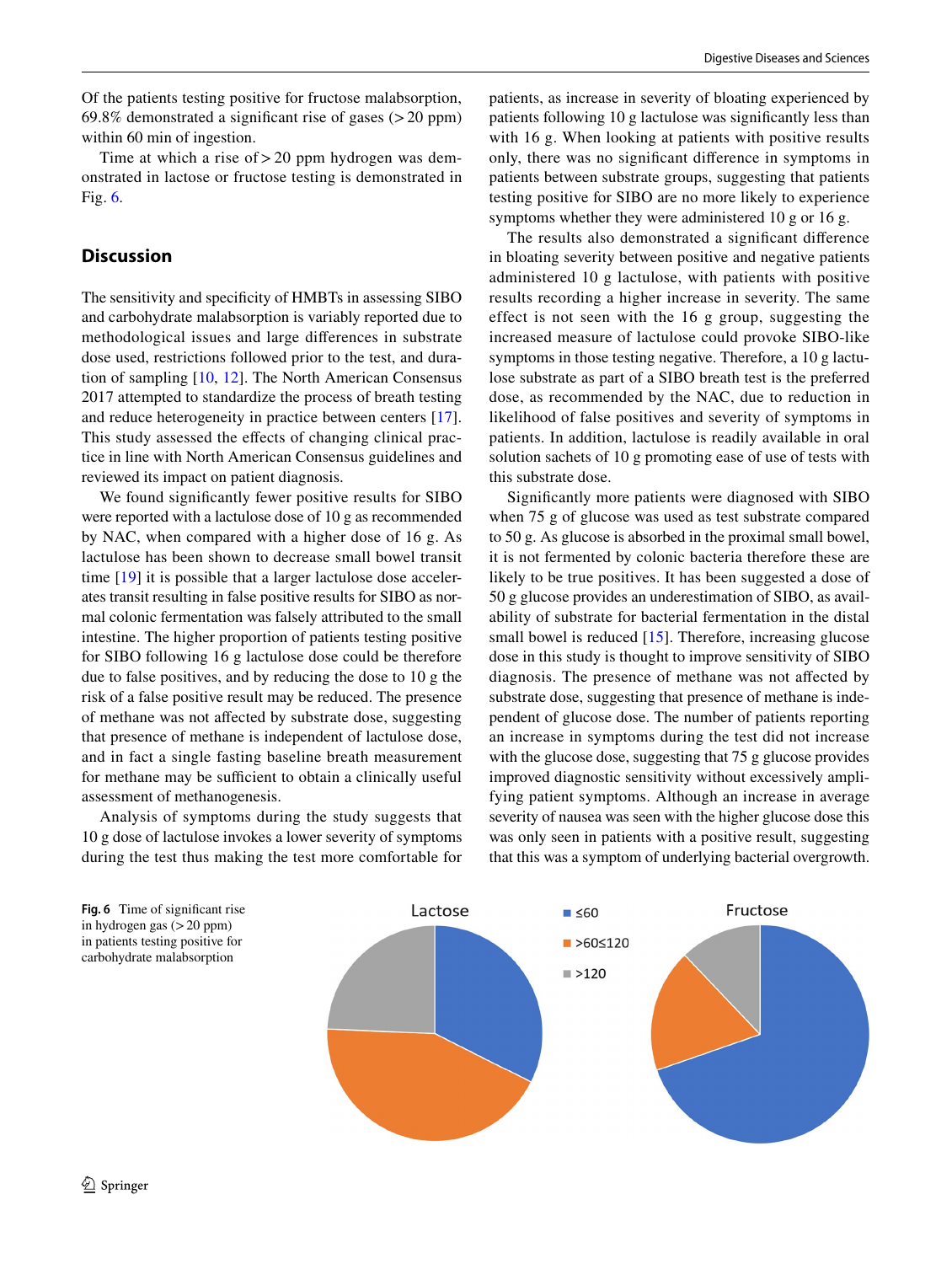This signifcant increase in nausea in SIBO-positive patients only may suggest nausea to be a more important symptom in assessing SIBO, the presence of which during a SIBO breath test may improve diagnostic sensitivity. Symptoms experienced by patients with negative results were not diferent between dose groups suggesting that, unlike with lactulose, a larger substrate dose does not induce overgrowth-like symptoms in those testing negative for SIBO. Therefore, an increased dose of 75 g glucose is recommended for a SIBO breath test, in agreement with the North American Consensus, to improve diagnostic sensitivity without provoking significant symptoms. In addition, glucose is readily available as 75 g dose, as this is commonly used in oral glucose tolerance testing for diabetics [20].

Extending the duration of a CM test to 180 min demonstrated that around 20% of positive results for CM occurred after 120 min. These patients would have been given a falsely negative diagnosis for CM with a shorter test. Therefore, this data supports the North American Consensus position in extending malabsorption tests to 180 min, to avoid false negative studies. The data also demonstrates a high proportion of positive results occurring within 60 min of ingestion. At this point, a rise in gas in response to carbohydrate could be caused by fermentation within the small intestine and could be falsely attributed to CM when SIBO is the true cause [14]. Therefore, the data supports the need for a SIBO breath test with lactulose or glucose substrate prior to carbohydrate malabsorption to avoid false positive results.

In the North American Consensus document, the parameters used for a positive SIBO result for both lactulose and glucose were set at a rise in hydrogen of  $\geq 20$  ppm above baseline within 90 min of ingestion. The Association of Gastrointestinal Physiologists (AGIP) recommend the use of lactulose over glucose as a frst line assessment as it provides a full bowel assessment [21], however there are concerns that a 90-min cut-off may increase the incidence of false positive results due to lactulose arriving in the proximal colon within 90 min. Conversely, a more conservative measure of a rise of  $\geq 10$  ppm hydrogen within 60 min, as used in this study and in accordance with Ledochowski guidelines, may increase false negative results. In this study, a signifcant number of patients had contradicting diagnoses when interpreted with the two contrasting guidelines. When considering patient-reported symptoms during 10 g lactulose breath test, a correlation with gas production was seen in signifcantly more patients testing positive by both guidelines than those testing negative or those testing positive by one guideline only. A reproduction in typical symptoms following ingestion of substrate in line with an increase in gas production is considered support for a positive SIBO diagnosis, as patient symptoms are demonstrated to correlate with increased fermentation  $[22-24]$ . As a significantly higher rate of symptom correlation is demonstrated in patients testing positive by NAC and Ledochowski parameters combined, these results suggest that a positive SIBO result considered by a rise of  $>10$  ppm hydrogen within 60 min, and a rise of>20 ppm within 90 min of ingestion, may be most clinically relevant. This combined approach may reduce both false positives and false negatives in response to lactulose tests, and allows for use of clinical judgement and review of patient-reported symptoms in borderline cases.

The use of different cut-off values in interpretation of SIBO breath tests will become increasingly validated as more data emerge regarding treatment outcomes following SIBO diagnosis, or further study of breath testing with coexisting imaging using tagged substrate to establish optimum cut off values. In the meantime, clinical judgement by an experienced clinician and/or within a multi-disciplinary team can reduce the risk of false positive results and reduce the consequential risk of inappropriate antibiotic use in the instance of borderline positive results. Glucose HMBT could also be undertaken following borderline lactulose HMBT to provide more confdence in a SIBO diagnosis.

This study is limited by the absence of a suitable gold standard investigation for the diagnosis of SIBO to confrm or deny SIBO in those with a positive breath test. Culture of jejunal aspirate is considered the gold standard, however this is highly invasive and not considered appropriate in clinical practice. In addition, the techniques are not standardized, and risk of both false positives, through contamination by oral flora, or false negatives, through difficulty aspirating a sufficient and representative sample, is high and can lead to large over- or under-estimation of SIBO [10, 12, 25, 26]. In the absence of a suitable gold standard investigation to serve as a reliable comparator, the most appropriate criteria for interpretation of SIBO breath testing cannot be reliably determined.

A further limitation of this study is the exclusion of hydrogen sulfde analysis in breath samples. There are several species of bacteria that can reside in the colon and small intestine and sequester  $H<sub>2</sub>$  produced through fermentation to produce  $H_2S$  gas [27, 28]. Many IBS patients may have SIBO caused by sulfate reducing bacteria as opposed to hydrogen and methane producing species, and thus measuring hydrogen and methane alone could underestimate the true prevalence of SIBO [29]. At present, the assessment of breath  $H<sub>s</sub>S$  as a biomarker for intestinal sulfate-reducing bacteria is not routinely utilized in the assessment of SIBO [30].

The fndings of this study broadly support the parameters outlined in the NAC document for hydrogen and methane breath testing. The fndings support the recommended approach for breath testing, including substrate dose and study length. However, the conclusions of this study question the recommended interpretation of SIBO breath testing, as combining NAC-recommended diagnostic parameters with Ledochowski parameters may optimize sensitivity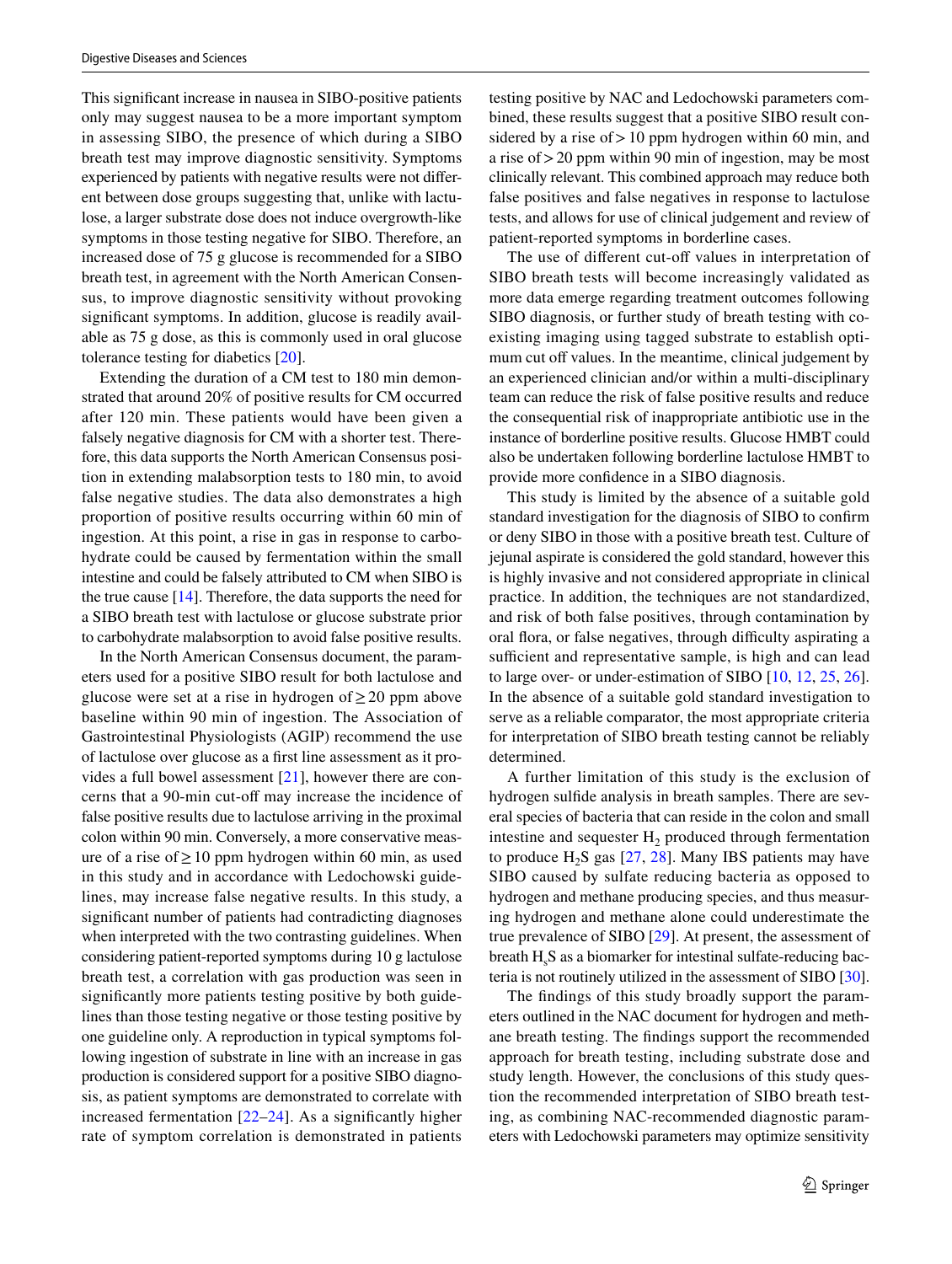and specifcity. This study also highlights the importance of measuring patient-reported abdominal symptoms during HMBT to support a positive diagnosis and to offer clarity in cases of borderline positive results. The North American Consensus represents a positive frst step in standardizing breath test diagnosis, which aims to improve accuracy and reliability of breath testing across all centers.

## **Declarations**

**Conflicts of interests** Charlotte K Pitcher, Jordan J Haworth BSc, Sam Treadway MSc and Anthony R Hobson PhD are employees and/or shareholders of Functional Gut Diagnostics Ltd and/or The Functional Gut Clinic. Adam D Farmer declares that he has no confict of interest.

**Open Access** This article is licensed under a Creative Commons Attribution-NonCommercial 4.0 International License, which permits any non-commercial use, sharing, adaptation, distribution and reproduction in any medium or format, as long as you give appropriate credit to the original author(s) and the source, provide a link to the Creative Commons licence, and indicate if changes were made. The images or other third party material in this article are included in the article's Creative Commons licence, unless indicated otherwise in a credit line to the material. If material is not included in the article's Creative Commons licence and your intended use is not permitted by statutory regulation or exceeds the permitted use, you will need to obtain permission directly from the copyright holder. To view a copy of this licence, visit http://creativecommons.org/licenses/by-nc/4.0/.

## **References**

- 1. Lam CY, Palsson OS, Whitehead WE, Sperber AD, Tornblom H, Simren M et al. Rome IV Functional Gastrointestinal Disorders and Health Impairment in Subjects With Hypermobility Spectrum Disorders or Hypermobile Ehlers-Danlos Syndrome. *Clin Gastroenterol Hepatol.* 2020;19:227.
- 2. Simrén M, Barbara G, Flint HJ, Spiegel BMR, Spiller RC, Vanner S et al. Intestinal microbiota in functional bowel disorders: A Rome foundation report. *Gut* 2013;62:159–176.
- 3. Simrén M, Svedlund J, Posserud I, Björnsson ES, Abrahamsson H. Health-related quality of life in patients attending a gastroenterology outpatient clinic: Functional disorders versus organic diseases. *Clin Gastroenterol Hepatol.* 2006;4:187–195.
- 4. Tack J, Stanghellini V, Mearin F, Yiannakou Y, Layer P, Coffin B et al. Economic burden of moderate to severe irritable bowel syndrome with constipation in six European countries. *BMC Gastroenterology*. 2019. https://doi.org/10.1186/s12876-019-0985-1.
- 5. Zhou S, Liu X, Wang X, Xi F, Luo X, Yao L et al. Pharmacological and non-pharmacological treatments for irritable bowel syndrome: Protocol for a systematic review and network metaanalysis. *Medicine (Baltimore).* 2019;98:e16446.
- 6. Lacy BE, Patel NK. Rome criteria and a diagnostic approach to irritable bowel syndrome. *J Clin Med* 2017;6:99.
- 7. Bures J, Cyrany J, Kohoutova D, Förstl M, Rejchrt S, Kvetina J et al. Small intestinal bacterial overgrowth syndrome. *World J Gastroenterol* 2010;16:2978–2990.
- 8. Sachdev AH, Pimentel M. Gastrointestinal bacterial overgrowth: Pathogenesis and clinical signifcance. *Ther Adv Chronic Dis.* 2013;4:223–231.
- 9. Pimentel M, Saad RJ, Long MD, Rao SS. ACG clinical guideline : Small intestinal bacterial overgrowth. *Am J Gastroenterol.* 2020;4:1–14.
- 10. Erdogan A, Rao SSC, Gulley D, Jacobs C, Lee YY, Badger C. Small intestinal bacterial overgrowth: duodenal aspiration *vs* glucose breath test. *Neurogastroenterol Motil* 2015;27:481–489.
- 11. Ghoshal UC, Srivastava D. Irritable bowel syndrome and small intestinal bacterial overgrowth: meaningful association or unnecessary hype. *World J Gastroenterol [Internet].* 2014;20:2482–2491.
- 12. Di Stefano M, Quigley EMM. The diagnosis of small intestinal bacterial overgrowth: Two steps forward, one step backwards? *Neurogastroenterol Motil.* 2018;30:e13494.
- 13. Black CJ, Ford AC. Rational investigations in irritable bowel syndrome. Vol. 11. *Frontline Gastroenterology. BMJ Publishing Group.* 2019;11:140–7.
- 14. Simrén M, Stotzer P-O. Use and abuse of hydrogen breath tests. *Gut.* 2006;55:297–303.
- 15. Erdogan A, Rao SSC, Gulley D, Jacobs C, Lee YY, Badger C. Possible underestimation of SIBO in IBS patients: is lack of Glucose Breath Test standardization responsible? *Neurogastroenterol Motil.* 2015;27:1192–1193.
- 16. Goebel-Stengel M, Stengel A, Schmidtmann M, van der Voort I, Kobelt P, Mönnikes H. Unclear abdominal discomfort: Pivotal Role of carbohydrate malabsorption. *J Neurogastroenterol Motil.* 2014;20:228.
- 17. Rezaie A, Buresi M, Lembo A, Lin H, McCallum R, Rao S et al. Hydrogen and methane-based breath testing in gastrointestinal disorders: The North American consensus. *Am J Gastroenterol.* 2017;112:775–784.
- 18. Ledochowski M, Ledochowski E, Eisenmann A. Hydrogen breath tests. 1st ed. 2008;1–66
- 19. Yu D, Cheeseman F, Vanner S. Combined oro-caecal scintigraphy and lactulose hydrogen breath testing demonstrate that breath testing detects oro-caecal transit, not small intestinal bacterial overgrowth in patients with IBS. *Gut.* 2011;60:334–340.
- 20. Alberti KGMM, Zimmet PZ. Defnition, diagnosis and classifcation of diabetes mellitus and its complications. Part 1: diagnosis and classifcation of diabetes mellitus. Provisional report of a WHO Consultation. *Diabet Med.* 1998;15:539–53.
- 21. Association of Gastrointestinal Physiologists. Association of Gastrointestinal Physiologists ( AGIP ) Proposed Standardised Testing Protocol for Hydrogen / Methane Breath Testing ( HMBT ) to Assess Small Intestinal Bacterial Overgrowth ( SIBO ) and Carbohydrate Malabsorption Introduction Objective of. 2019.
- 22. Ong DK, Mitchell SB, Barrett JS, Shepherd SJ, Irving PM, Biesiekierski JR et al. Manipulation of dietary short chain carbohydrates alters the pattern of gas production and genesis of symptoms in irritable bowel syndrome. *J Gastroenterol Hepatol.* 2010;25:1366–1373.
- 23. Shepherd SJ, Lomer MCE, Gibson PR. Short-chain carbohydrates and functional gastrointestinal disorders. *Am J Gastroenterol.* 2013;108:707–17.
- 24. Gibson PR, Shepherd SJ. Evidence-based dietary management of functional gastrointestinal symptoms: The FODMAP approach. *J Gastroenterol Hepatol* 2010;25:252–258. https://doi.org/10. 1111/j.1440-1746.2009.06149.x.
- 25. Kerckhofs APM, Visser MR, Samsom M, van der Rest ME, de Vogel J, Harmsen W et al. Critical evaluation of diagnosing bacterial overgrowth in the proximal small intestine. *J Clin Gastroenterol.* 2008;42:1095–1102.
- 26. Dukowicz AC, Lacy BE, Levine GM. Small intestinal bacterial overgrowth: a comprehensive review. *Gastroenterol Hepatol (N Y).* 2007;3:112–122.